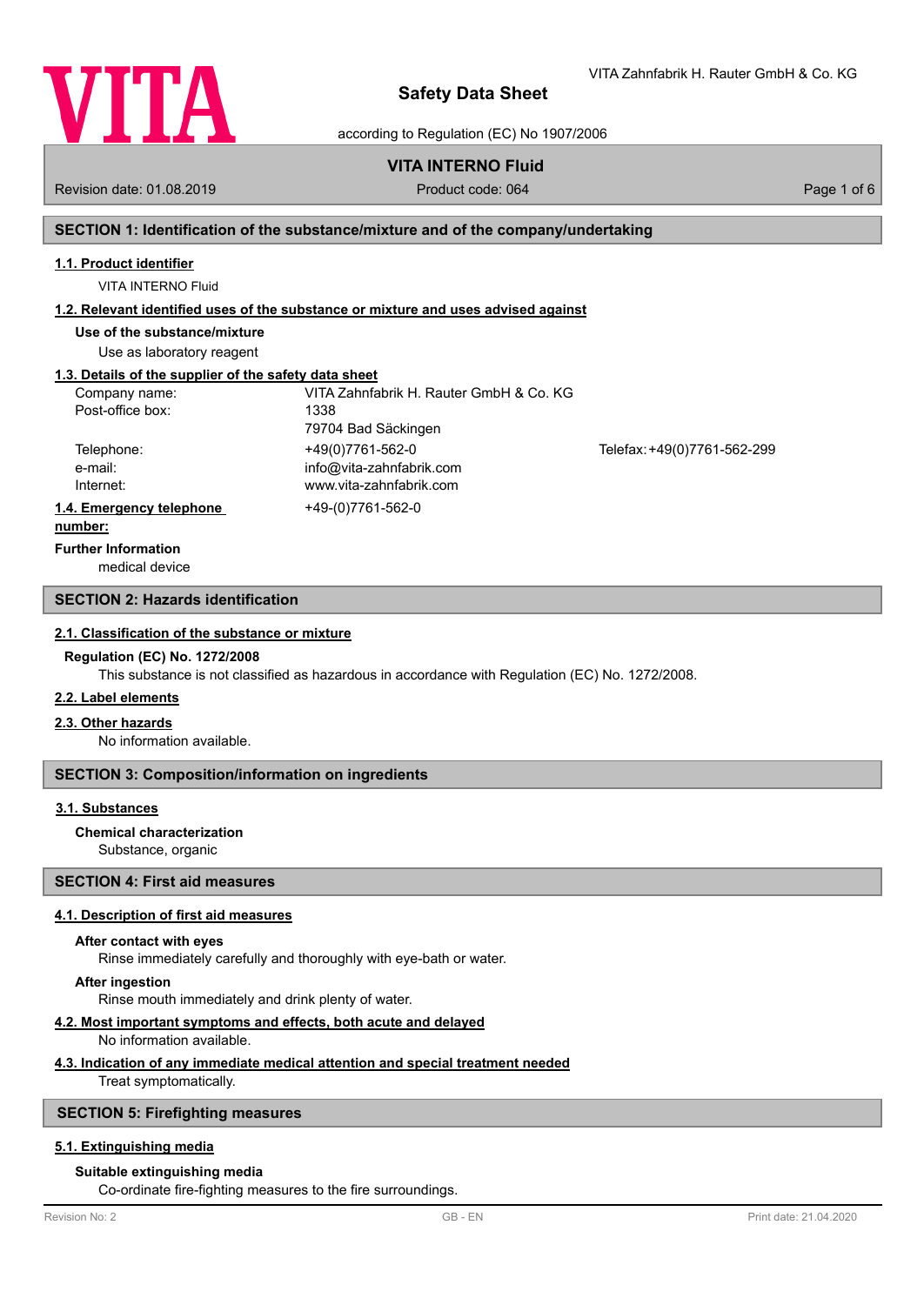

according to Regulation (EC) No 1907/2006

# **VITA INTERNO Fluid**

Revision date: 01.08.2019 Product code: 064 Product code: 064 Page 2 of 6

## **5.2. Special hazards arising from the substance or mixture**

Non-flammable. Vapours can form explosive mixtures with air.

# **5.3. Advice for firefighters**

In case of fire: Wear self-contained breathing apparatus.

#### **Additional information**

Use water spray jet to protect personnel and to cool endangered containers. Collect contaminated fire extinguishing water separately. Do not allow entering drains or surface water.

#### **SECTION 6: Accidental release measures**

#### **6.1. Personal precautions, protective equipment and emergency procedures**

Use personal protection equipment.

# **6.2. Environmental precautions**

Do not allow to enter into surface water or drains.

#### **6.3. Methods and material for containment and cleaning up**

Absorb with liquid-binding material (e.g. sand, diatomaceous earth, acid- or universal binding agents). Treat the recovered material as prescribed in the section on waste disposal.

### **6.4. Reference to other sections**

Safe handling: see section 7 Personal protection equipment: see section 8 Disposal: see section 13

### **SECTION 7: Handling and storage**

# **7.1. Precautions for safe handling**

#### **Advice on safe handling**

No special measures are necessary.

No special fire protection measures are necessary. **Advice on protection against fire and explosion**

#### **7.2. Conditions for safe storage, including any incompatibilities**

**Requirements for storage rooms and vessels**

Keep container tightly closed.

# **Hints on joint storage**

No special measures are necessary.

# **7.3. Specific end use(s)**

Use as laboratory reagent

## **SECTION 8: Exposure controls/personal protection**

#### **8.1. Control parameters**

#### **Exposure limits (EH40)**

| CAS No  | Substance                                          | ppml | mg/m <sup>3</sup> | fibres/ml | Category | Origin |
|---------|----------------------------------------------------|------|-------------------|-----------|----------|--------|
| 57-55-6 | Propane-1,2-diol, total vapour and<br>particulates | 150I | 474               |           | TWA(8 h) | WEL    |

## **8.2. Exposure controls**

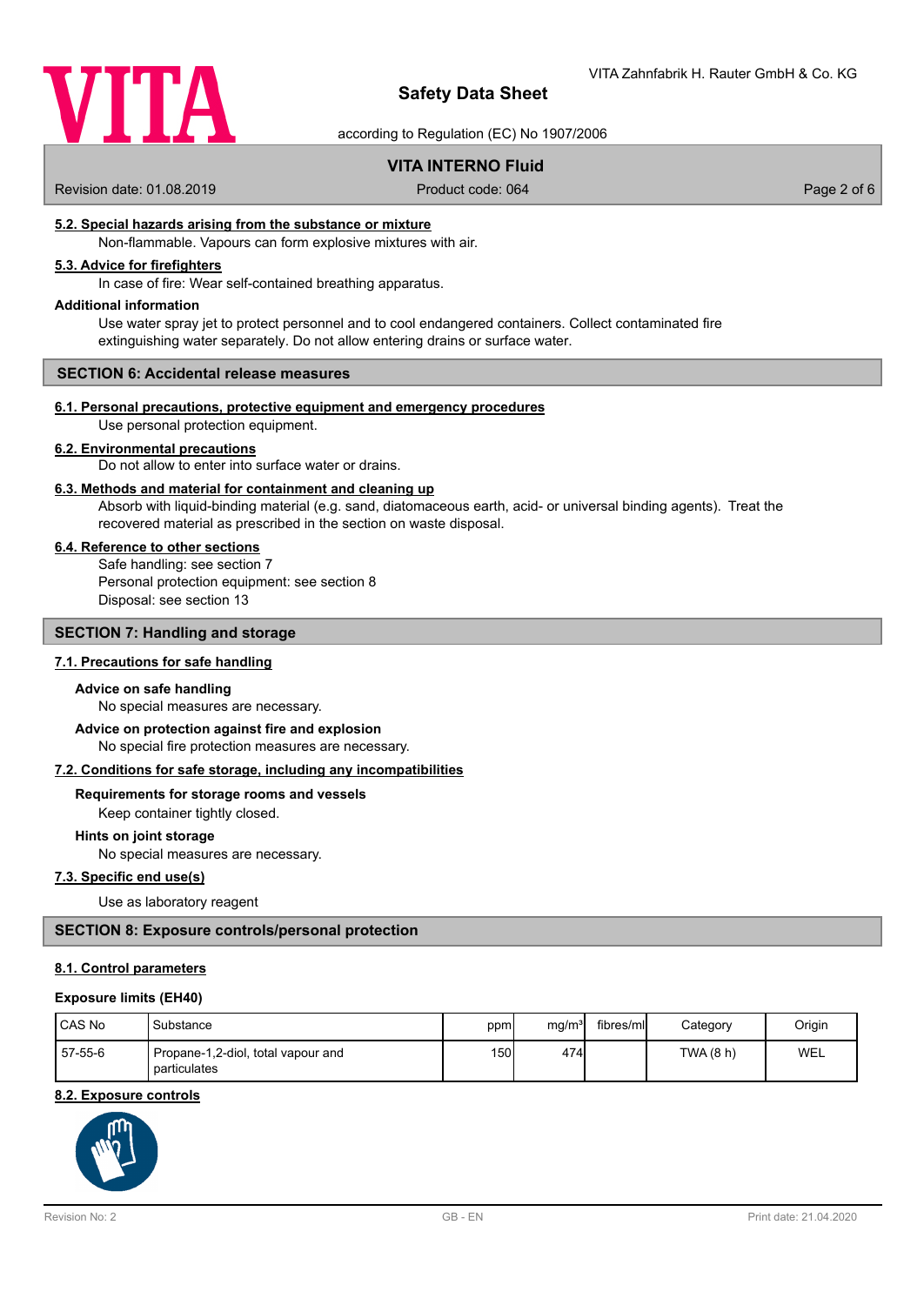

according to Regulation (EC) No 1907/2006

# **VITA INTERNO Fluid**

Revision date: 01.08.2019 Product code: 064 Page 3 of 6

# **Protective and hygiene measures**

Take off contaminated clothing. Wash hands before breaks and after work. When using do not eat or drink.

#### **Eye/face protection**

Wear eye protection/face protection.

#### **Hand protection**

When handling with chemical substances, protective gloves must be worn with the CE-label including the four control digits. The quality of the protective gloves resistant to chemicals must be chosen as a function of the specific working place concentration and quantity of hazardous substances. For special purposes, it is recommended to check the resistance to chemicals of the protective gloves mentioned above together with the supplier of these gloves. Recommended glove articles KCL Dermatril P NBR (Nitrile rubber)

#### **Skin protection**

Wear suitable protective clothing.

#### **Respiratory protection**

Technical ventilation of workplace Provide adequate ventilation as well as local exhaustion at critical locations.

## **SECTION 9: Physical and chemical properties**

# **9.1. Information on basic physical and chemical properties**

| Physical state:<br>Colour:<br>pH-Value:                                                     | colourless<br>not determined     |
|---------------------------------------------------------------------------------------------|----------------------------------|
| Changes in the physical state<br>Melting point:<br>Initial boiling point and boiling range: | not determined<br>192 °C         |
| Flash point:                                                                                | 93 °C                            |
| Flammability<br>Solid:<br>Gas:                                                              | not applicable<br>not applicable |
| Lower explosion limits:<br>Upper explosion limits:                                          | 2.6 vol. %<br>12,6 vol. %        |
| <b>Auto-ignition temperature</b><br>Solid:<br>Gas:                                          | not applicable<br>not applicable |
| Decomposition temperature:                                                                  | not determined                   |
| <b>Oxidizing properties</b><br>Not oxidising.                                               |                                  |
| Vapour pressure:<br>(at 50 $°C$ )                                                           | <=1100 hPa                       |
| Density:<br>Solubility in other solvents<br>not determined                                  | not determined                   |
| Partition coefficient:                                                                      | not determined                   |
| Vapour density:                                                                             | not determined                   |
| Evaporation rate:                                                                           | not determined                   |
| 9.2. Other information                                                                      |                                  |
| Solid content:                                                                              | 1,0%                             |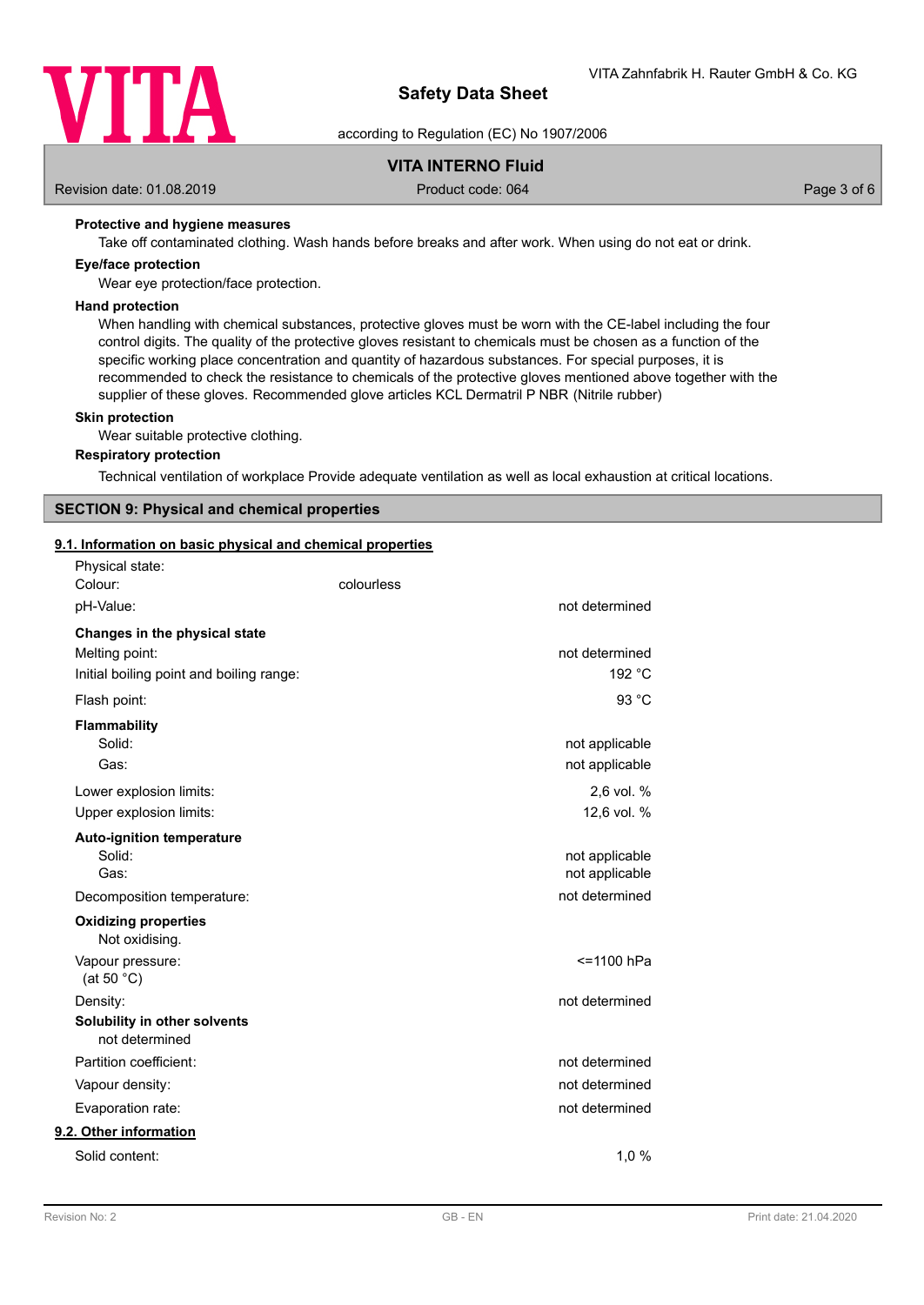

according to Regulation (EC) No 1907/2006

# **VITA INTERNO Fluid**

Revision date: 01.08.2019 **Product code: 064** Product code: 064 **Page 4 of 6** Page 4 of 6

## **SECTION 10: Stability and reactivity**

# **10.1. Reactivity**

No hazardous reaction when handled and stored according to provisions.

# **10.2. Chemical stability**

The product is stable under storage at normal ambient temperatures.

#### **10.3. Possibility of hazardous reactions**

No known hazardous reactions.

#### **10.4. Conditions to avoid**

none

### **10.5. Incompatible materials**

No information available.

#### **10.6. Hazardous decomposition products**

No known hazardous decomposition products.

# **SECTION 11: Toxicological information**

## **11.1. Information on toxicological effects**

#### **Acute toxicity**

Based on available data, the classification criteria are not met.

#### **Irritation and corrosivity**

Based on available data, the classification criteria are not met.

#### **Sensitising effects**

Based on available data, the classification criteria are not met.

#### **Carcinogenic/mutagenic/toxic effects for reproduction**

Based on available data, the classification criteria are not met.

#### **STOT-single exposure**

Based on available data, the classification criteria are not met.

#### **STOT-repeated exposure**

Based on available data, the classification criteria are not met.

#### **Aspiration hazard**

Based on available data, the classification criteria are not met.

#### **Additional information on tests**

The substance is classified as not hazardous according to regulation (EC) No 1272/2008 [CLP].

#### **SECTION 12: Ecological information**

#### **12.1. Toxicity**

#### The product is not: Ecotoxic.

**12.2. Persistence and degradability**

The product has not been tested.

#### **12.3. Bioaccumulative potential**

The product has not been tested.

## **12.4. Mobility in soil**

The product has not been tested.

# **12.5. Results of PBT and vPvB assessment**

The product has not been tested.

## **12.6. Other adverse effects**

No information available.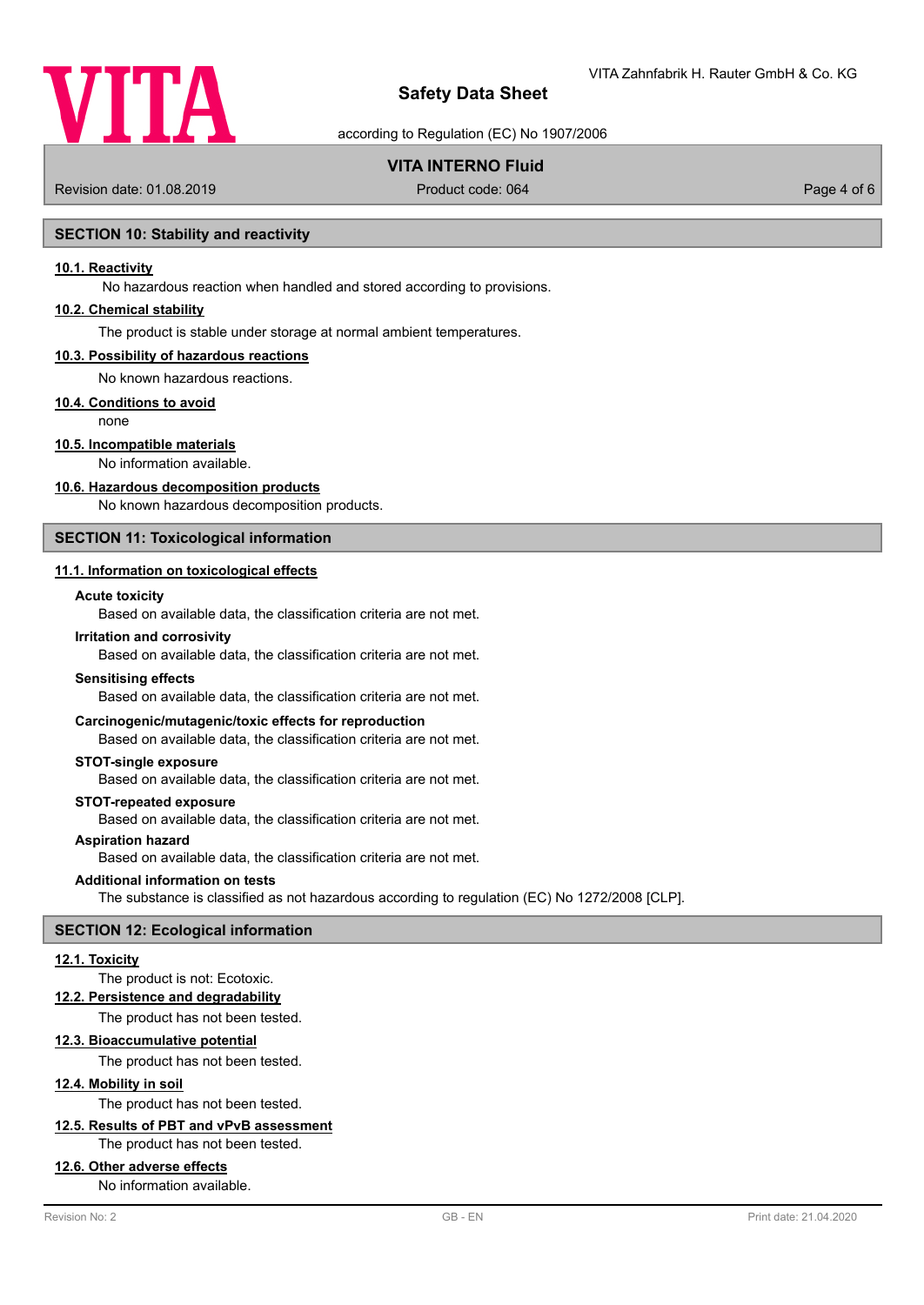

according to Regulation (EC) No 1907/2006

# **VITA INTERNO Fluid**

Revision date: 01.08.2019 **Product code: 064** Product code: 064 Page 5 of 6

#### **Further information**

Avoid release to the environment.

## **SECTION 13: Disposal considerations**

#### **13.1. Waste treatment methods**

#### **Disposal recommendations**

Do not allow to enter into surface water or drains. Dispose of waste according to applicable legislation.

## **Contaminated packaging**

Handle contaminated packages in the same way as the substance itself.

# **SECTION 14: Transport information**

**Land transport (ADR/RID) 14.1. UN number:** No dangerous good in sense of this transport regulation. **14.2. UN proper shipping name:** No dangerous good in sense of this transport regulation. **14.3. Transport hazard class(es):** No dangerous good in sense of this transport regulation. **14.4. Packing group:** No dangerous good in sense of this transport regulation. **Inland waterways transport (ADN) 14.1. UN number:** No dangerous good in sense of this transport regulation. **14.2. UN proper shipping name:** No dangerous good in sense of this transport regulation. **14.3. Transport hazard class(es):** No dangerous good in sense of this transport regulation. **14.4. Packing group:** No dangerous good in sense of this transport regulation. **Marine transport (IMDG) 14.1. UN number:** No dangerous good in sense of this transport regulation. **14.2. UN proper shipping name:** No dangerous good in sense of this transport regulation. **14.3. Transport hazard class(es):** No dangerous good in sense of this transport regulation. **14.4. Packing group:** No dangerous good in sense of this transport regulation. **Air transport (ICAO-TI/IATA-DGR) 14.1. UN number:** No dangerous good in sense of this transport regulation. **14.2. UN proper shipping name:** No dangerous good in sense of this transport regulation. **14.3. Transport hazard class(es):** No dangerous good in sense of this transport regulation. **14.4. Packing group:** No dangerous good in sense of this transport regulation. **14.5. Environmental hazards** ENVIRONMENTALLY HAZARDOUS: no **14.6. Special precautions for user** No information available. **14.7. Transport in bulk according to Annex II of Marpol and the IBC Code** not applicable **SECTION 15: Regulatory information 15.1. Safety, health and environmental regulations/legislation specific for the substance or mixture National regulatory information** Water hazard class (D): 1 - slightly hazardous to water **15.2. Chemical safety assessment**

For this substance a chemical safety assessment has not been carried out.